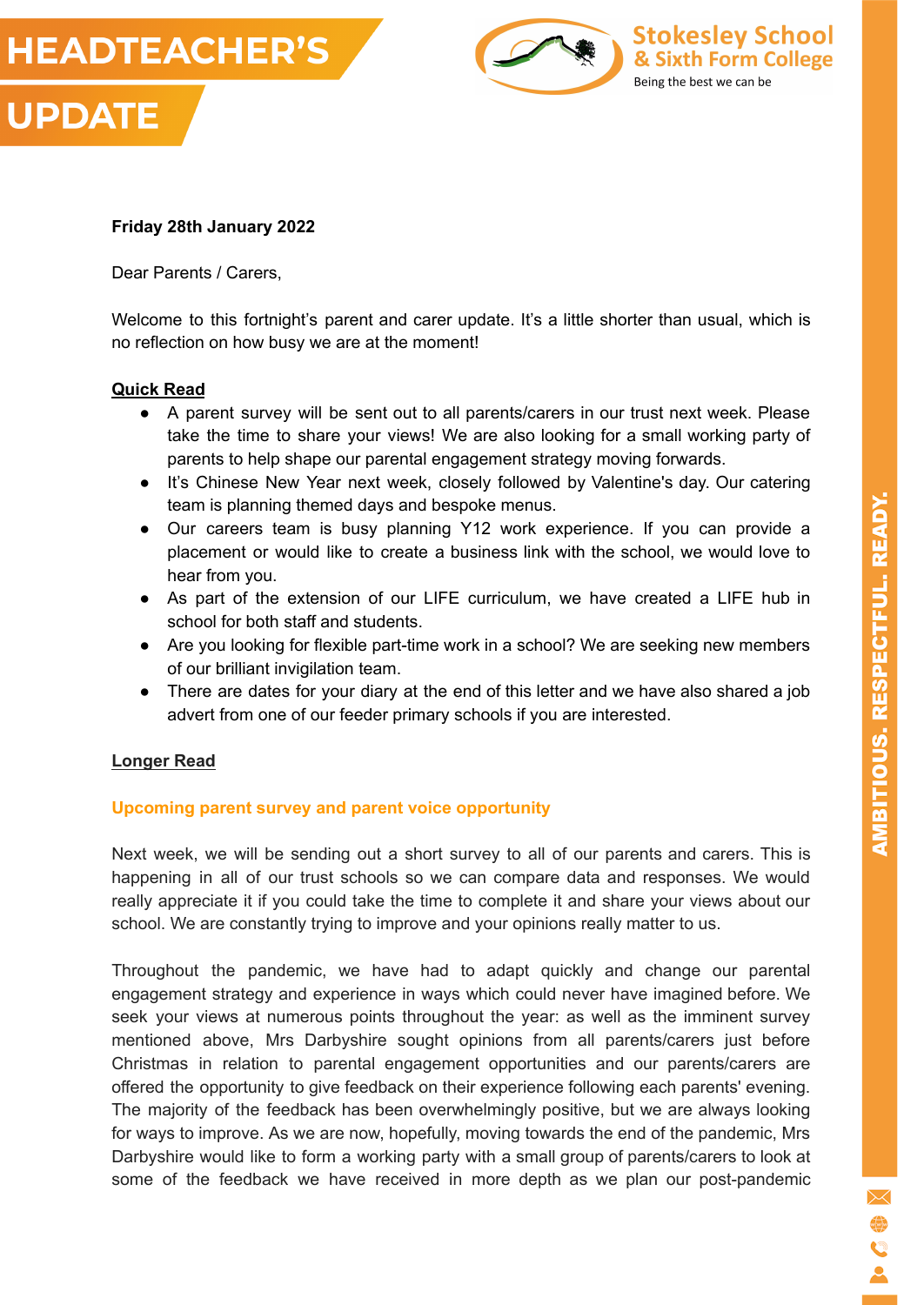# **HEADTEACHER'S**





# **UPDATE**

parental engagement journey from Y7-13. In order for this to be effective, we are looking for a group of 10 parents/carers who would be keen to support us in our planning and decision making. If you are interested, please could you email [j.darbyshire@stokesleyschool.org](mailto:j.darbyshire@stokesleyschool.org) by Tuesday 1st February. If you cannot join us in this team, your views will be taken into account from previous surveys or from the trust-wide one which is going out next week.

# **Catering News**

We will be celebrating Chinese New Year on Tuesday 1st February, with a Chinese themed menu: this is the first of our themed menus this year. We will also be celebrating Valentine's Day with heart-shaped cookies and Shrove Tuesday with a pancake bake. Next term, we will celebrate The Queen's Jubilee - more information to follow!

# **A request for business links and work experience placements for Y12 students**

The Careers team is working on work experience placements for our Y12 Students. The process would benefit enormously from parent input for the placement week of July 4th 2022 and future years to come. We are looking for businesses and industry sectors to offer a week's placement to a student. This is an excellent opportunity for the student and for the business to see what amazing, academic students we are producing for the future. For more information please contact our Careers Leader, Miss Stirling, via email at [m.stirling@stokesleyschool.org](mailto:m.stirling@stokesleyschool.org) or 01642 718513.

## **The LIFE Hub**

We wrote to you at the beginning of the year about the extension of our LIFE curriculum beyond the discussion lessons that students have in their tutor groups each week. Since then, students have taken part in a range of enrichment activities and an impressive percentage of them have taken up the offer of joining one or more of our extra-curricular clubs!

Our most recent and exciting development is of the LIFE hub, an area in school where students can find information that they need to support them in their day-to-day lives both in and out of school. We hope that, over time, this area becomes a 'go-to' part of the school for our students, and is somewhere they can enjoy both social and study time with their peers. To see the video that students are being shown as an introduction to the LIFE hub, click [here](https://youtu.be/Z2pkjCdV8u0).

## **Are you looking for flexible part-time work in a school?**

Last week some of our Year 11 students studying vocational courses took external exams. The students behaved impeccably, supported by our team of exam invigilators. Some of our invigilators have enjoyed working with us so much, they have now taken on other roles within the school. Because of this, we are looking to recruit new invigilators. Please contact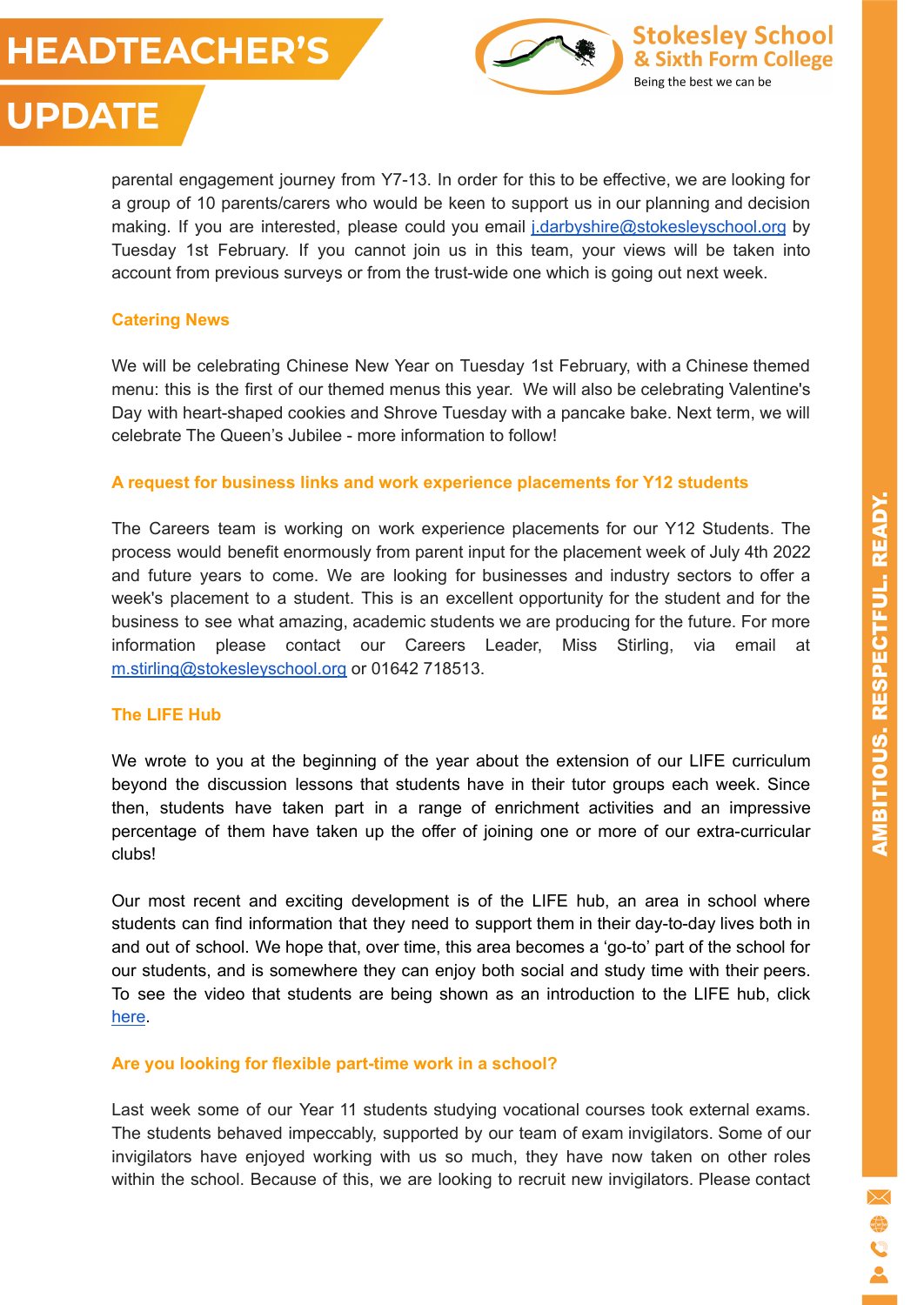





#### **Job opportunities in one of our feeder primaries**

We work hard to build strong links with our feeder primaries through transition. We are also very fortunate to have the Headteacher of Roseberry Primary as one of our governors: this gives us an enhanced insight into students' journey before they arrive with us in Y7.

Please see the end of this letter for part-time job opportunities that Roseberry Academy are currently advertising that we have agreed to share through this forum.

If you have any community news that you think would be worthy of sharing with our school community, please do get in touch. We won't post everything, but will support where we can.

**\*\*\***

#### **Dates for your diary**

Half term ends at 3:20pm Friday 18th February

Yours faithfully,

Unillett

**Mrs H. L. Millett,** Headteacher